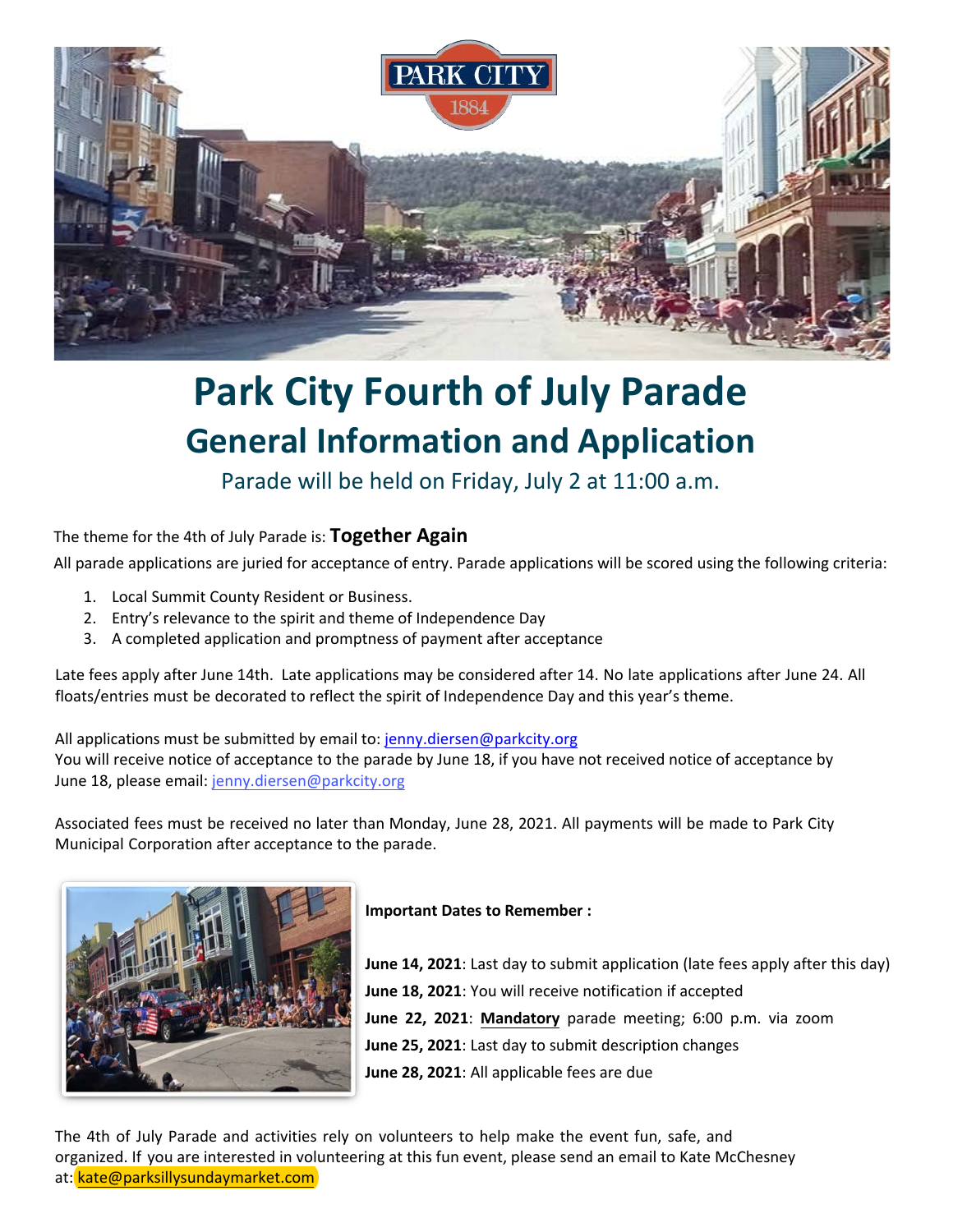

To honor your work, this year we will be giving awards in the following categories:

- Community Spirit
- Humor & Funk
- Crowd Engagement/Favorite
- Youth Award
- Heritage/Traditions/History
- Environmental Sustainability

#### **PARADE AWARDS:**

We value the uniqueness of our community. It is our community, our unique history and our culture that visitors come to Park City to experience. We challenge each parade applicant to think about how they can amp it up and engage with the crowd. How can you innovate, create and tell your story? Remember, our community consists of people of all ages and cultures - how will your parade entry speak to them all?



Those who are in charge of parade floats need to consider the following:

- Know how you will get to Main Street the morning of the parade (walk, ride your bike, take the bus, carpool) and coordinate meet up points with family, friends, and parents of children on your parade float. In order to keep participants safe, we ask that everyone stays on their float till the end of the parade. Floats will end at the 7-11 on Park Avenue.
- Make sure to wear comfortable shoes and clothing. The parade route is over one mile long. Bring water, a snack, wear a hat, bring a jacket (if it is cool) and wear sunscreen.
- Plan how to operate and make your float. Please be considerate of oversized vehicles.

given a \$50 discount.



# **CATEGORIES & APPLICATION FEES**

For Profit Business - \$200; Late Applications \$400 Non Profit Business - \$100; Late Applications \$200 Individuals/Neighborhoods/Community Members - \$50; Late Application \$100 \*Individuals or Community Members cannot represent any business or organization. This is for neighborhoods/family/friends who want to get together and design a float. Floats containing no fuel power (Walk, Bike and Electric Vehicle) will be

**NOTE: Political parties/candidates are not allowed in the parade.** 

**LATE FEE**: **Fees double after June 7th.**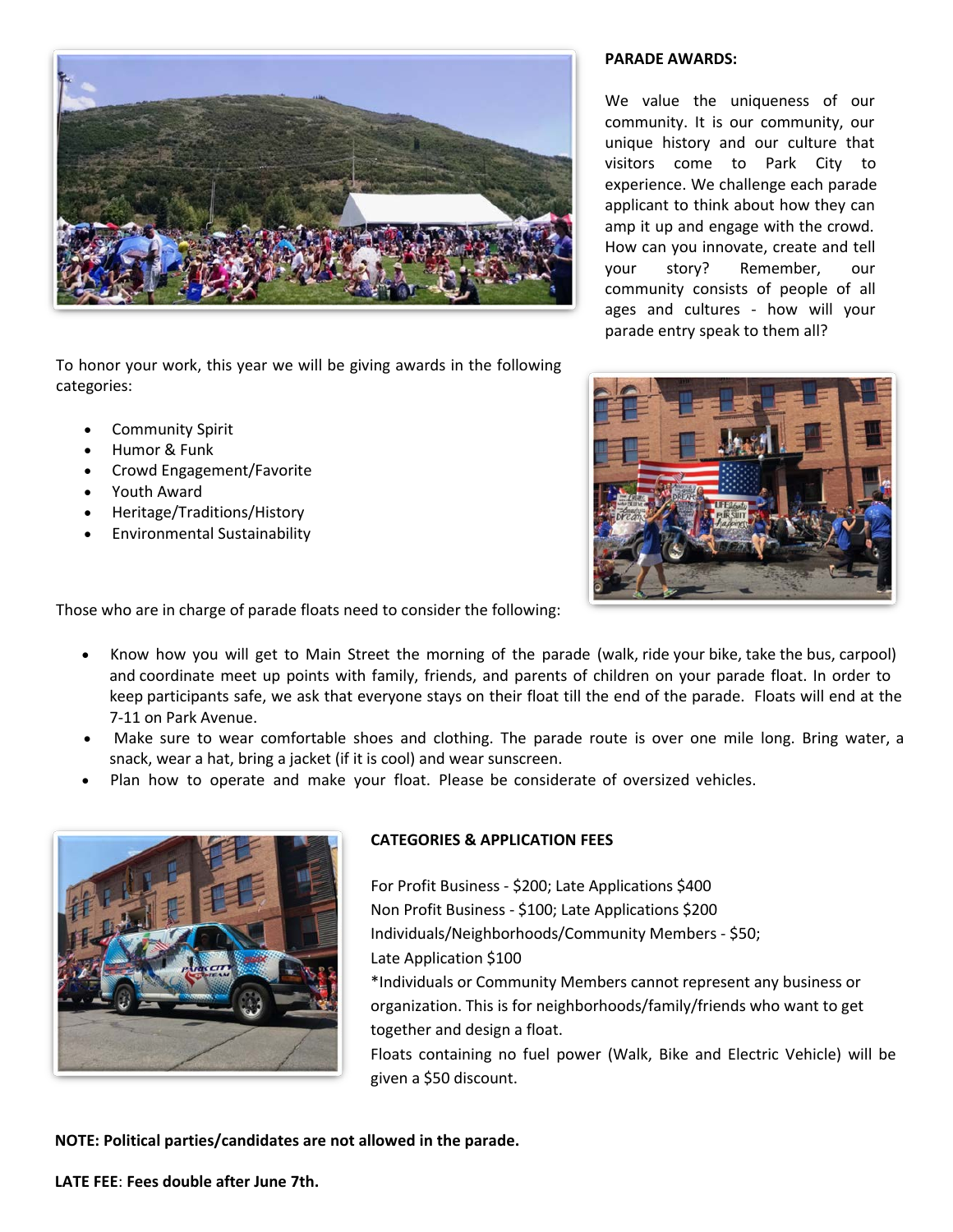#### **SAFETY IS ALWAYS A PRIORITY DURING THE PARADE.**

It is mandatory that each parade entrant identify two safety monitors who will be required to walk along side the float and help keep the pace of the parade and ensure the safety of spectators. Safety monitors must be 18 years of age or older. **A**ll parade applicants must attend the mandatory parade meeting via zoom, June 22 at 6:00 p.m.



A representative for your float must attend the mandatory meeting or you will not allowed into the parade. If you have questions about this, please reach out.

# **CONSTRUCTION AND SAFETY**

All entries must be constructed in a manner that ensures they are safe to operate and will not present a safety concern to other participants and spectators. The Parade Committee may remove an entry for safety considerations at any time including, but not limited to, during the staging of floats on Swede Alley prior to the start of the parade.

#### **OPERATION**

Only persons with valid driver's licenses are permitted to operate or assist in the operation of motorized vehicles. All non-motorized entries (foot traffic, bikes, wagons, sleds, etc.) must be under control at all times and able to keep up with the pace of the parade. Weaving, swerving and irresponsible driving are strictly prohibited.

#### **SAFETY REGULATIONS**

- 1. All motorized vehicles must have working brakes. Brake checks must be administered prior to the parade start.
- 2. Nothing may be handed out or thrown from the floats. This includes, but is not limited to, candy, water balloons, flyers and the like.
- 3. Alcohol is strictly prohibited on all entries.
- 4. Squirt Guns are permitted in the parade. Water Cannons or Water balloons are not permitted. Please remind your float participants to be respectful of spectators.
- 5. The following are not allowed: pocket bikes, mini-motorcycles and motorized scooters.
- 6. Children must be supervised by an adult at all times.
- 7. If your float/entry includes animals, you must make arrangements to clean up all animal droppings as you proceed along the parade route. Droppings left on the road are a hazard for following floats/entries. Failure to do so will result in expulsion from this year's parade and future parades.
- 8. At the end of the parade route, all entries must continue past the entrance to City Park to allow all participants to exit the parade route.
- 9. Each parade entry is responsible for designating a location for their participants to be picked up after the parade. Floats will be permitted to unload near the 7-11 parking lot (on Park Avenue). Organizations should know where family members are meeting outside of this area.



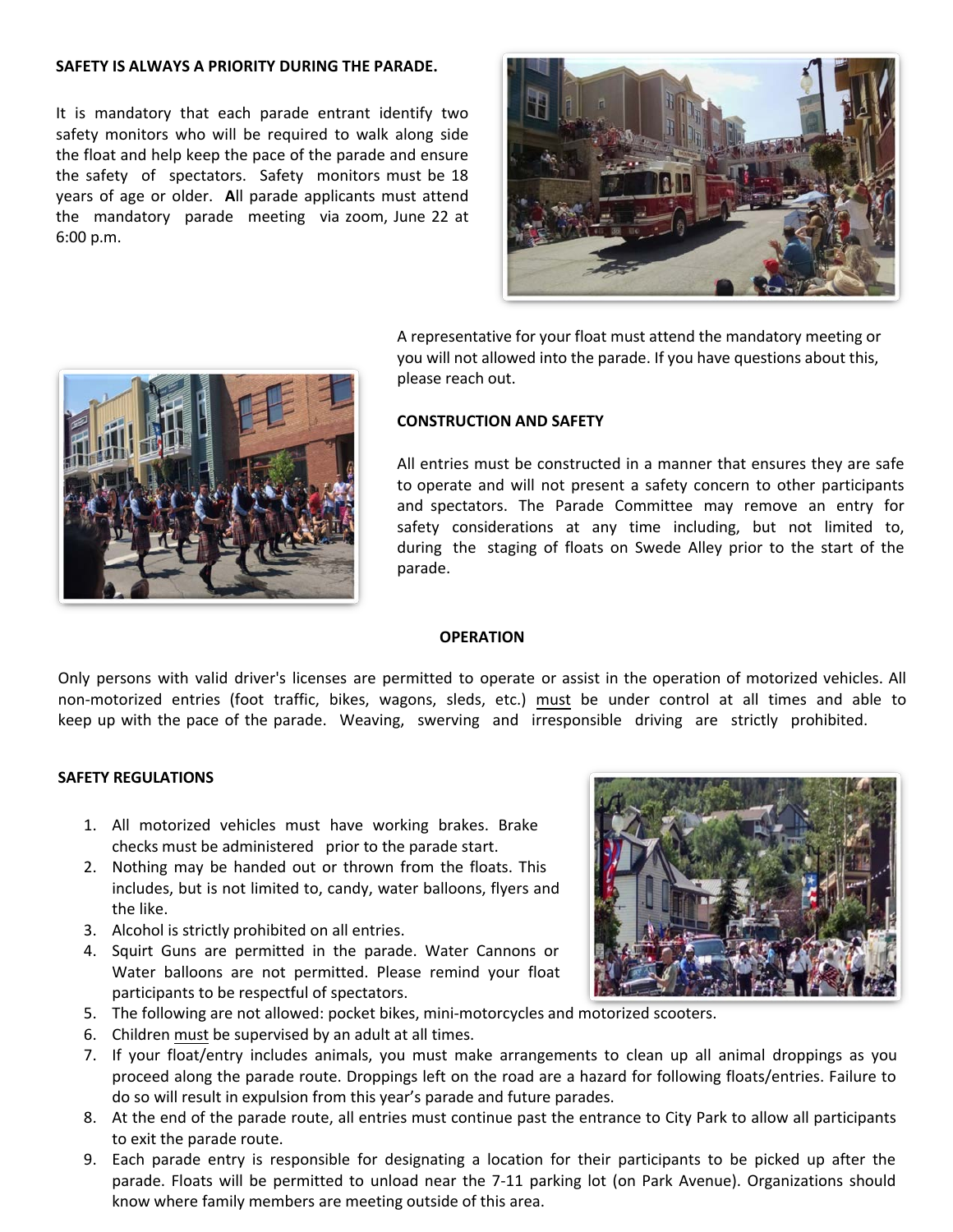

### **DIMENSIONS & DESCRIPTIONS**

Dimensions and a description of your entry, including how it relates to the 4th of July Parade Spirit and Theme must be included with the application. Include your entry's total combined length of all vehicles (including the appropriate spacing between vehicles) so we can allow the appropriate space for the pre-parade line-up of your entry on Swede Alley.

SIZE: Maximum height: 14 feet. Maximum width: 10 feet. Maximum length: 40 feet. These are maximum dimensions; your float may be smaller. Maximum number of vehicles per entry is three (3). (Exceptions to size and quantity restrictions may be possible with prior written approval from the Parade Committee.)

**SIGNAGE**: All entries other than those on foot must be identified (organization, individual, etc.) with at least two signs facing each side of the street and using large letters. The name on the sign must be the same as the name provided in Question #4 below. Walking entries may carry only one sign. Signs with your entry number will be provided as you enter Swede Alley for line-up.

**ADVERTISING**: Signs provided by a sponsor should be in good taste so as not to detract from your entry and are subject to approval by the Parade Committee.

The Parade Committee will notify all applicants of their acceptance status no later than June 18. The notice will indicate your entry status (accepted/denied), entry number, and the time you must report to the bottom of Swede Alley (Line–up times will range from 8:30 AM-10:45 AM.) If you have not received notification by June 18, contact Parade Coordinator, Jenny Diersen, by emailing to: [jenny.diersen@parkcity.org](mailto:jenny.diersen@parkcity.org).

#### **Once notified you are accepted, you can make payments to: Park City Municipal Corporation.**

#### **Important – Please Read and Sign:**

Party A, defined as a person wishing to be in the 4th of July Parade in Park City, Utah, shall indemnify and hold harmless Party B, defined as the Park City Municipal Corporation, their officers, agents, and employees from and against any and all claims, damages, demands and liabilities of any nature, including all costs and expenses (including attorney's fees) for or on account of all injuries to or death of any person and on account of all damage to property of any kind, whether tangible or intangible, or loss of use resulting there from, proximately caused by the negligence or the comparative negligence of Party A, its officers, agents, and employees in the performance of obligations under this Agreement and/or arising out of any activity related to this Agreement.

All Safety Regulations, as described herein, must be adhered to throughout the parade.

\_\_\_\_\_\_\_\_\_\_\_\_\_\_\_\_\_\_\_\_\_\_\_\_\_\_\_\_\_\_\_\_\_\_\_\_\_\_\_\_\_\_\_\_\_\_\_\_\_\_ \_\_\_\_\_\_\_\_\_\_\_\_\_\_\_\_

I have read and understand the above paragraph and the Entrance Requirements and Safety Regulations on the preceding pages.

Signature Date **Date**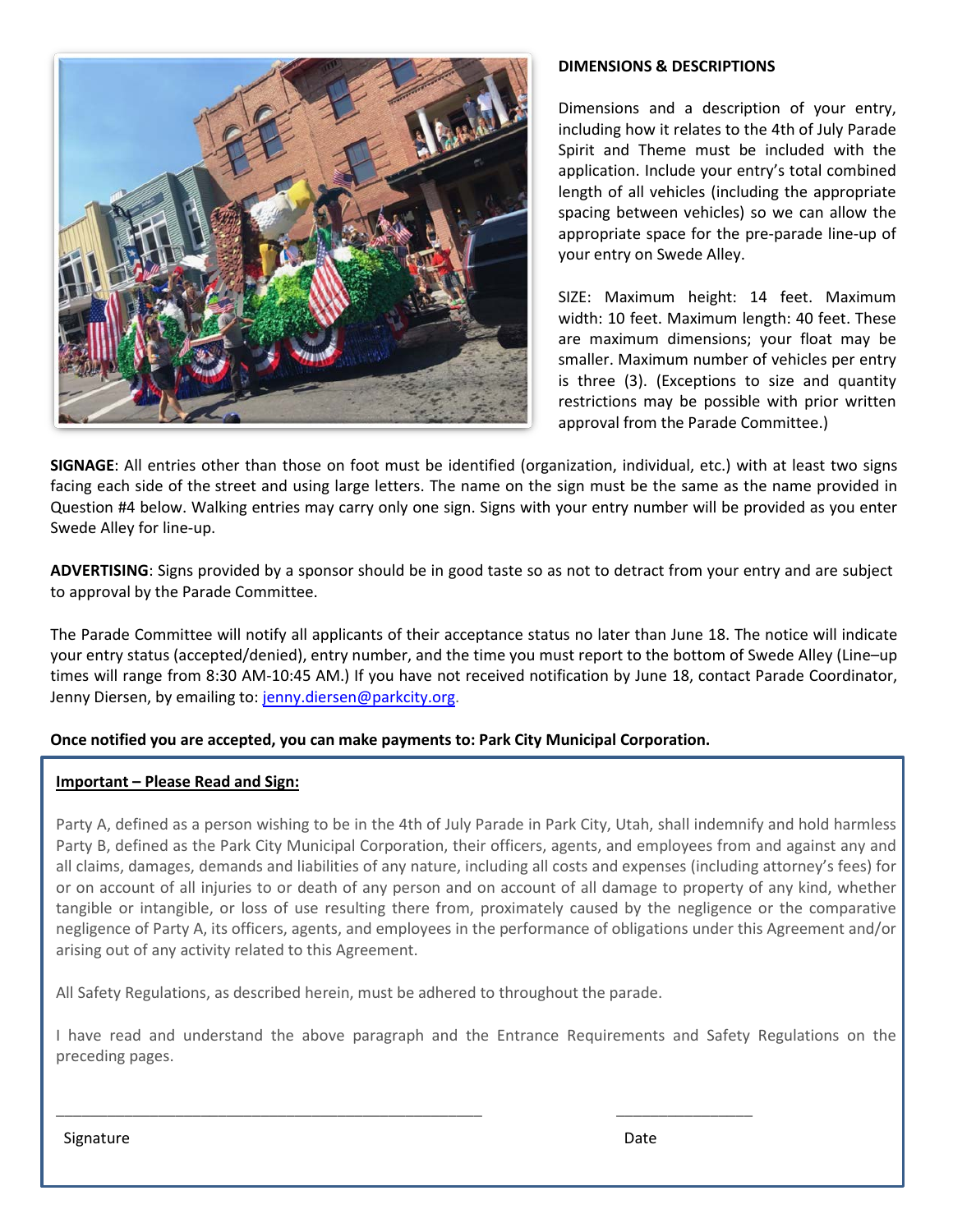

# **4th of July PARADE APPLICATION**

#### **Questions?**  [jenny.diersen@parkcity.org](mailto:jenny.diersen@parkcity.org) 435.640.5063

|                                                             | <b>APPLICANT</b> |                        |     |
|-------------------------------------------------------------|------------------|------------------------|-----|
| PRIMARY CONTACT PERSON                                      |                  |                        |     |
| BUSINESS OR ORGANIZATION (If Applicable)                    |                  |                        |     |
| <b>MAILING ADDRESS</b>                                      | <b>CITY</b>      | ST                     | ZIP |
| <b>EMAIL ADDRESS</b>                                        |                  | <b>CONTACT PHONE #</b> |     |
| SECONDARY CONTACT PERSON                                    |                  |                        |     |
| <b>MAILING ADDRESS</b>                                      | <b>CITY</b>      | ST                     | ZIP |
| <b>EMAIL ADDRESS</b>                                        |                  | <b>CONTACT PHONE #</b> |     |
| NAME OF PERSON ATTENDING MANDATORY MEETING ON JUNE 22, 2021 |                  |                        |     |
|                                                             |                  |                        |     |

**Political parties and candidates are not allowed in the parade.** Late Fee: Fees increase after June 14, 2021. Late applications will be received until June 14, 2021. All applications must be submitted by email to: [jenny.diersen@parkcity.org](mailto:jenny.diersen@parkcity.org) Applications will be paid after the parade. Details will be in your notification. All applicable fees are due June 28 2021.

> **For-Profit Business: \$200, Late Applications \$400 Non-Profits: \$100, Late Applications \$200 Individuals, neighborhood, community members: \$50, Late Applications \$100** *\*This category does not allow business or non-profit advertising. \*Floats containing no fuel power (walk, bike and electric vehicle) will be given \$50 discount.* **FEES**

# **ENTRY DESCRIPTION**

Applications received without a complete description below will not be considered. If your entry description changes, please forward those changes to: [jenny.diersen@parkcity.org](mailto:jenny.diersen@parkcity.org) no later than June 25, 2021.

**1.** Description of Entry: Provide a detailed description of how your entry will be decorated. Keep in mind that this is the only description of your parade float that the Review Committee will have to judge whether or not it will be included in the Parade so be sure to include all relevant details including music, other sounds, and/or animal (include attachments if necessary). Description of floats must be brief as there are several applications to review. Committee also reserves the right to edit and condense parade float submissions.

**2.** Dimensions of Entry: Please note max sizes are due to road widths and overhead restrictions. Floats may not exceed these dimensions.

Width (Max 10ft): Overall Length (Max 40ft):

Height (Max 14ft): Number of Vehicles (Max 3):